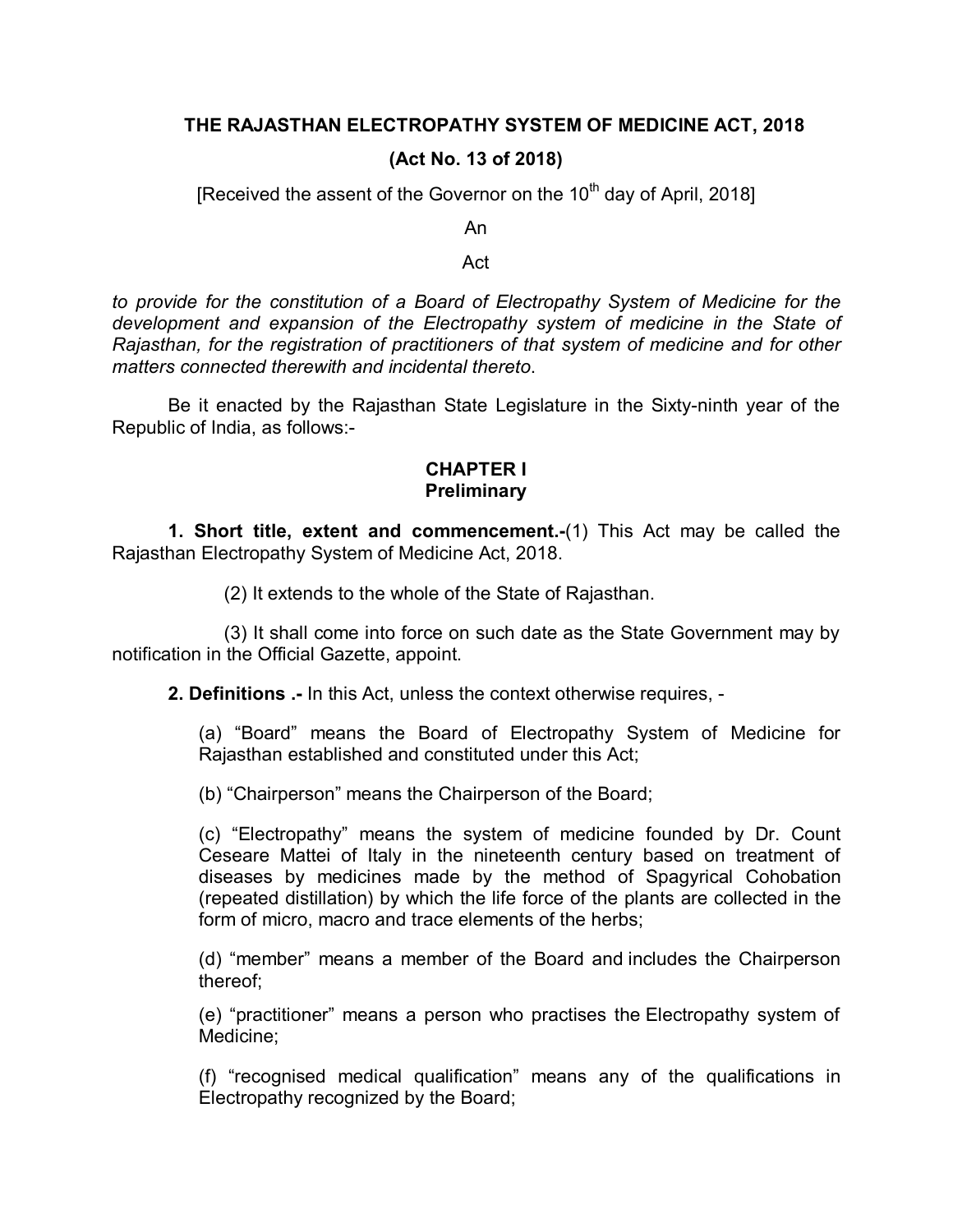(g) "register" means the register of Electropaths maintained under section 28;

(h) "registered Electropaths" means a Electropathy practitioner registered under the provisions of this Act;

(i) "Registrar" means the Registrar appointed under this Act.

# **CHAPTER II**

## **ESTABLISHMENT AND CONSTITUTION OF BOARD**

**3. Establishment of Board.-** (1) The State Government shall by notification in the Official Gazette, establish, in the manner provided hereafter, a Board to be called the Rajasthan Board of Electropathy System of Medicine, for the purpose of carrying out the provisions of this Act.

(2) The Board so established shall be a body corporate having a perpetual succession and a common seal and may sue or be sued in its corporate name.

**4. Constitution of the Board.-**The Board shall consist of the following members, namely :

> (a) four persons to be nominated by the State Government of whom at least two shall be registered Electropaths;

> (b) one person possessing recognized medical qualification to be elected by the teachers of the recognized Electropathy institutions in State of Rajasthan;

> (c) two experts in the field of Electropathy to be nominated by members of the Board elected and nominated under clauses (a) and (b).

**5. Chairperson.-** The Chairperson of the Board shall be nominated by the State Government from amongst the members of the Board.

**6. Term of office of members.-** (1) The term of office of a member of the Board shall be three years from the date on which the first meeting of the Board is held after their nomination or, as the case may be, election under section 4:

Provided that the State Government may from time to time extend such term to any further period not exceeding in the aggregate one year.

(2) Notwithstanding anything contained in any other provision of this Act, the State Government, if it thinks fit in public interest so to do, may, at any time by a notification in the Official Gazette terminate the normal or extended term of office of any member of the Board.

(3)An out-going Chairperson, or member, if otherwise qualified, shall be eligible for re-election or re-nomination, as the case may be.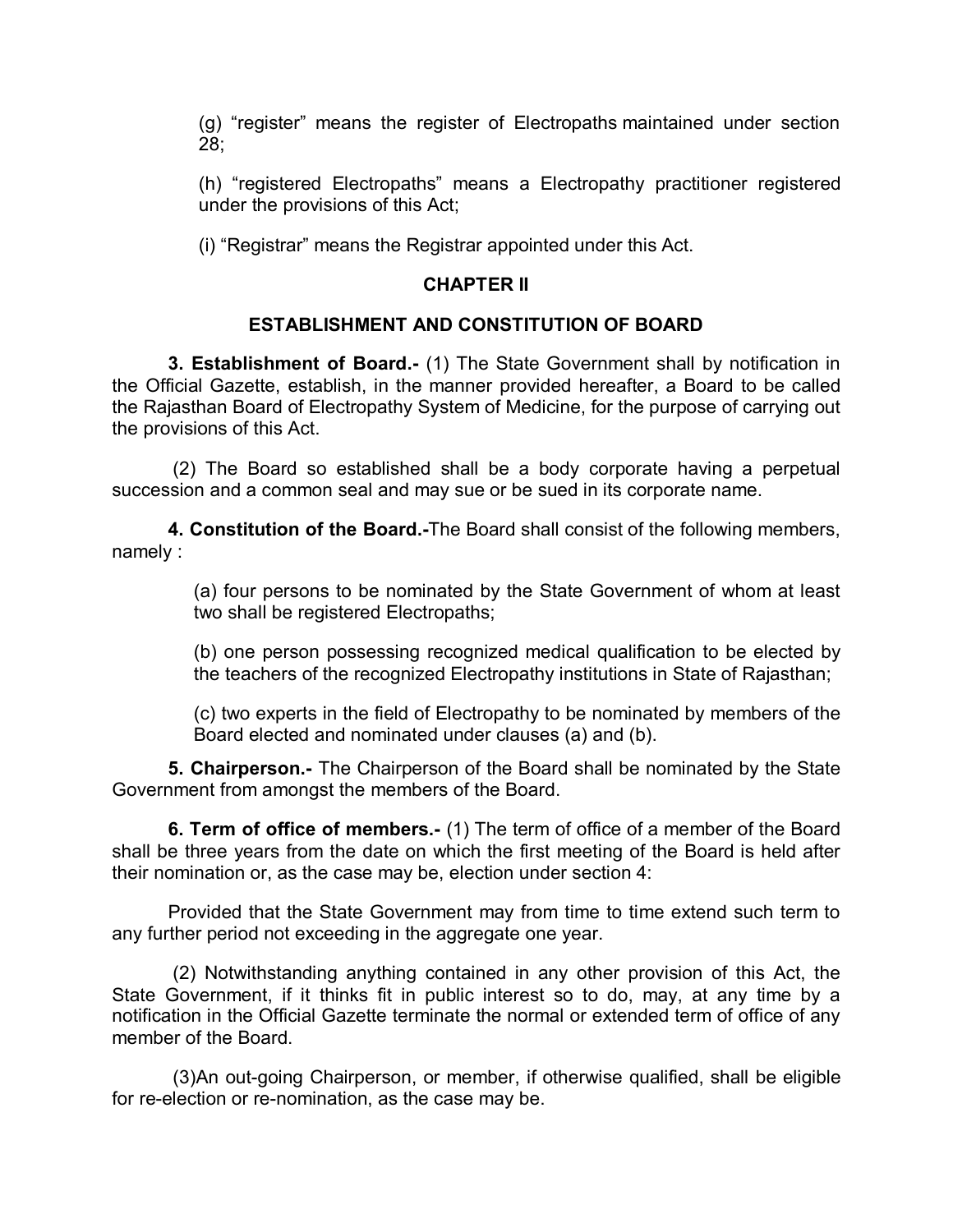**7. First Board to be nominated by the Government.-** Notwithstanding anything contained in section 4 and section 5, members of the first Board (including the Chairperson) constituted after the commencement of this Act shall be nominated by the State Government and shall hold office for a period of three years from its constitution :

Provided that the State Government may from time to time extend the term of office of the Board to any further period not exceeding in aggregate one year.

**8. Resignation.-**(1) Any member other than the Chairperson may at any time resign his office by a letter addressed to the Chairperson and such resignation shall take effect from the date on which resignation is accepted by the Chairperson.

(2) A Chairperson may at any time resign from his office by a letter addressed to the State Government and such resignation shall take effect from the date on which resignation is accepted by the State Government.

**9. Filling of casual vacancies.-**If a member or Chairperson of the Board dies or resigns or from any cause whatsoever, in accordance with the provision of this Act, vacates his office or is removed therefrom, the vacancy so caused shall be filled by fresh nomination or, as the case may be, election within such period as may be prescribed.

**10. Vacation of Office.-**If any member during the period for which he has been nominated or elected,-

> (a) absents himself without cause from three consecutive ordinary meetings of the Board, or

(b) becomes subject to any of the disqualifications mentioned in section 17,

the Board may declare his office to have become vacant:

Provided that when the Board proposes to take action under this section an opportunity of explanation shall be given to the member concerned and, when such action is taken, the reasons therefor shall be placed on record.

**11.Removal from Office.-** (1)The State Government may remove a Chairperson or member, who, in its opinion, has so flagrantly abused, in any manner, his position, as such as to render his continuance on the Board detrimental to the public interest or who has been guilty of habitual failure in the performance of his duties : Provided that when the State Government proposes to take action under this section, it shall give the Chairperson or member an opportunity of explaining his conduct on account of which it is proposed to remove him, shall make such enquiry as it may consider necessary and shall, in the event of taking such action, place on record the reasons therefor.

(2) The State Government may place under suspension a member, or Chairperson against whom an inquiry relating to the abuse of his position as a member or Chairperson is pending before it or in a court of law, or under the orders of the State Government or the Board till final orders have been passed on the legal proceedings or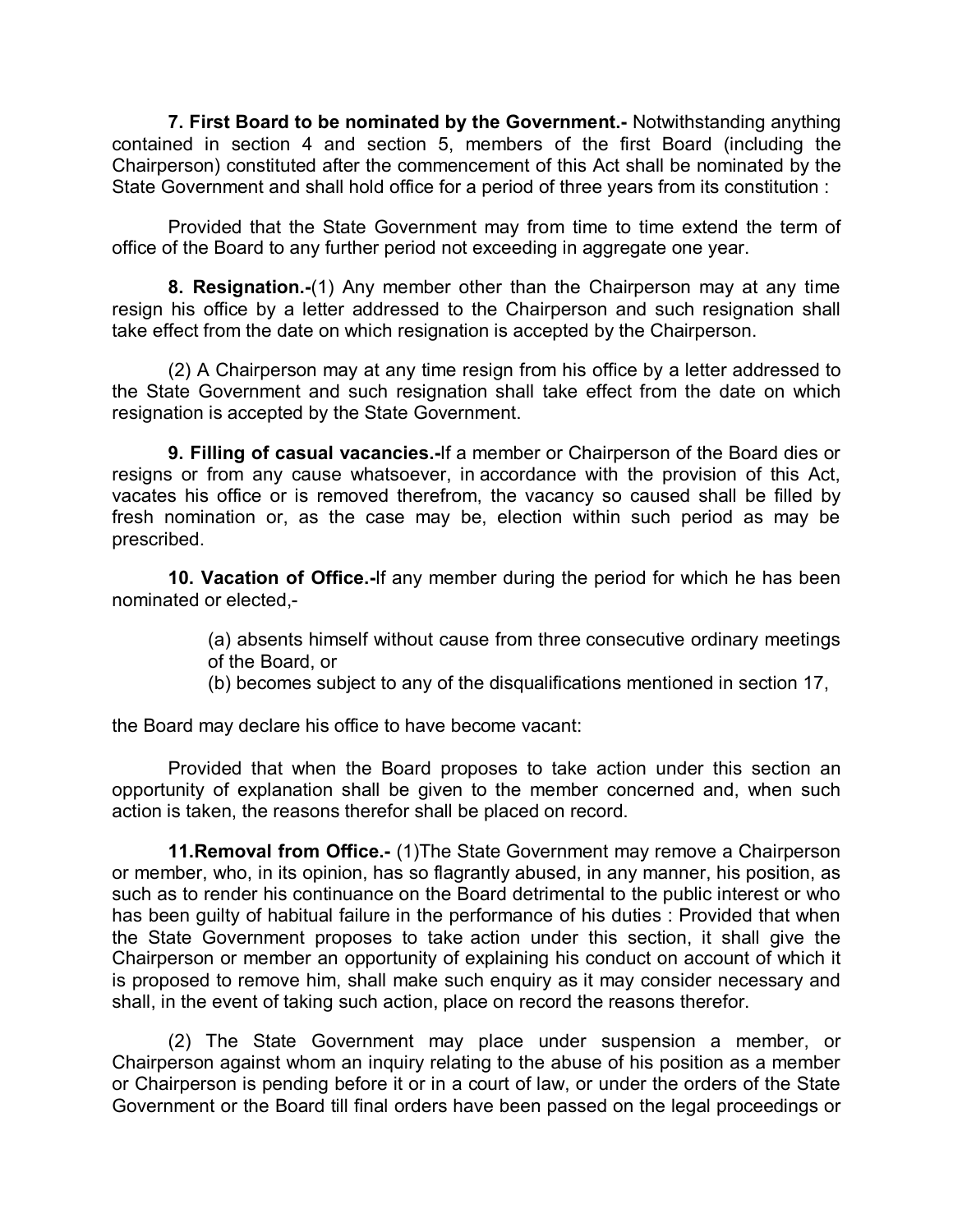the enquiry as the case may be. Such member or Chairperson shall not take part in any proceedings of the Board during the period of suspension.

**12. Duties of Chairperson.-**It shall be the duty of the Chairperson -

(a) unless provided otherwise by this Act or prevented by reasonable cause -

(i) to convene and preside over all meetings of the Board, and

(ii) to control in accordance with any regulations to be made in this behalf the transaction of business at all meetings of the Board;

(b) to superintend and control the financial and executive administration of the Board and bring to its notice any defects therein; and

(c) to perform such other duties as are required of, or imposed on, him by or under this Act or rules made thereunder.

**13. Power of Board to require reports etc.**- (1) The Board may require the Chairperson to furnish it with -

> (a) any return, statement, estimate, statistics or other information regarding any matter pertaining to the administration of the Board;

(b) a report or explanation on any such matter; and

(c) a copy of any record, correspondence, plan or other document which is in his possession or control as Chairperson or which is recorded or filed in the office of any servant of the Board.

(2) The Chairperson shall comply with every requisition made under sub-section (1) without unreasonable delay.

**14. Delegation by Chairperson of his powers and duties.**- (1)The Chairperson may empower, by general or special order, any member of the Board elected under section 15 to exercise under his control any one or more of his powers, duties or functions.

(2) An order by the Chairperson under sub-section (1) may lay down any conditions and impose any restrictions, in respect of the exercise of any power, the performance of any duty or the discharge of any function by such member.

(3) In particular, such order may lay down the condition that any order made in the exercise of a power conferred on him by sub-section (1) shall be liable to rescission or modification by the Chairperson upon appeal to him within a specified time.

**15. Duties of Board in absence of Chairperson**.-A person elected by the Board Members from amongst themselves shall -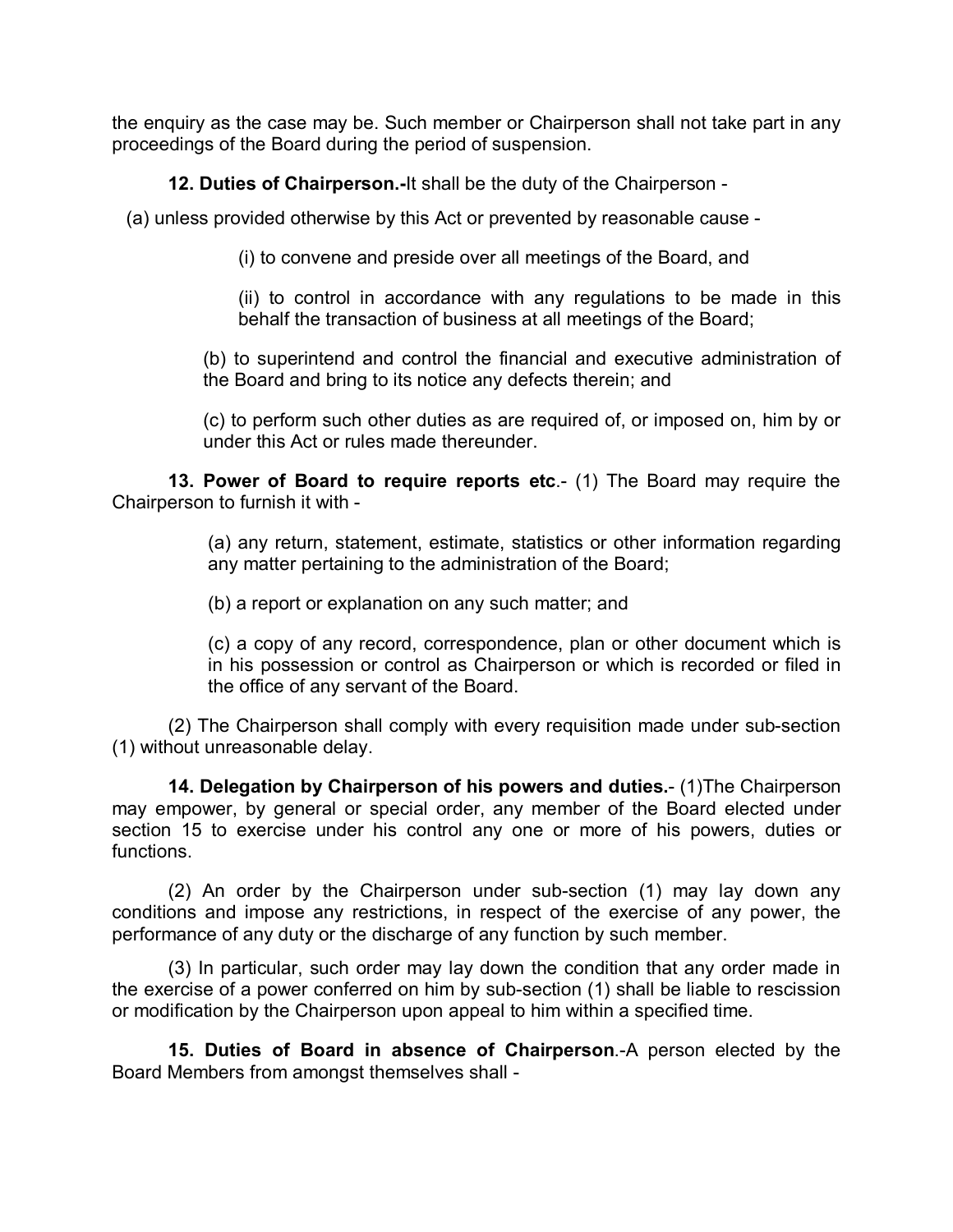(a) during the vacancy in the office of the Chairperson or the incapacity or temporary absence of the Chairperson, perform any other duty or exercise any other power of the Chairperson; and

(b) at any time perform any duty and exercise, when occasion arises any power, delegated to him by the Chairperson under section 14.

**16. Nomination of members in default of election**.-If the electoral body referred to in section 4 fails, by such date as may be prescribed to elect a member or to fill-up the vacancy, the State Government shall, on the recommendation of the Board, fill up such vacancy by nomination of a person qualified to be elected by such electoral body.

**17. Disqualifications for membership.**-A person shall be disqualified for being nominated or elected as, or for being a member of, the Board, if-

(a) he has been sentenced by a court to imprisonment for an offence involving moral turpitude or indicating, in the opinion of the Board, such a defect in character as would render the entry or continuance of his name in the register undesirable, the sentence not having been subsequently reversed in appeal or revision or remitted by an order which the State Government is empowered to make if it thinks it;

(b) the Board, after enquiry (at which an opportunity has been given to such person to be heard in his defence either personally or through a representative) has found him guilty, by a majority of two-thirds of the members present and voting at the meeting, of infamous conduct in any professional respect,

(c) he is an undischarged insolvent;

(d) he has been adjudged by a competent court to be of unsound mind;

(e) he is a dismissed servant of the State Government or of any local authority,

(f) he is debarred from practising as a legal practitioner by order of any competent authority;

(g) he holds any place of profit in the gift or disposal of the Board;

(h) being a legal practitioner he appears in any suit or proceeding, civil or criminal against the Board; or

(i) he has acquired, directly or indirectly by himself or by a partner any share or interest in any contract with by or on behalf of the Board.

**18. Notification of elections, etc.**-The name of every member or Chairperson of the Board elected or nominated under this Act and of every member, or Chairperson who has resigned under section 8 or vacated his office under section 10 or has been removed therefrom under section 11, shall be notified in the Official Gazette.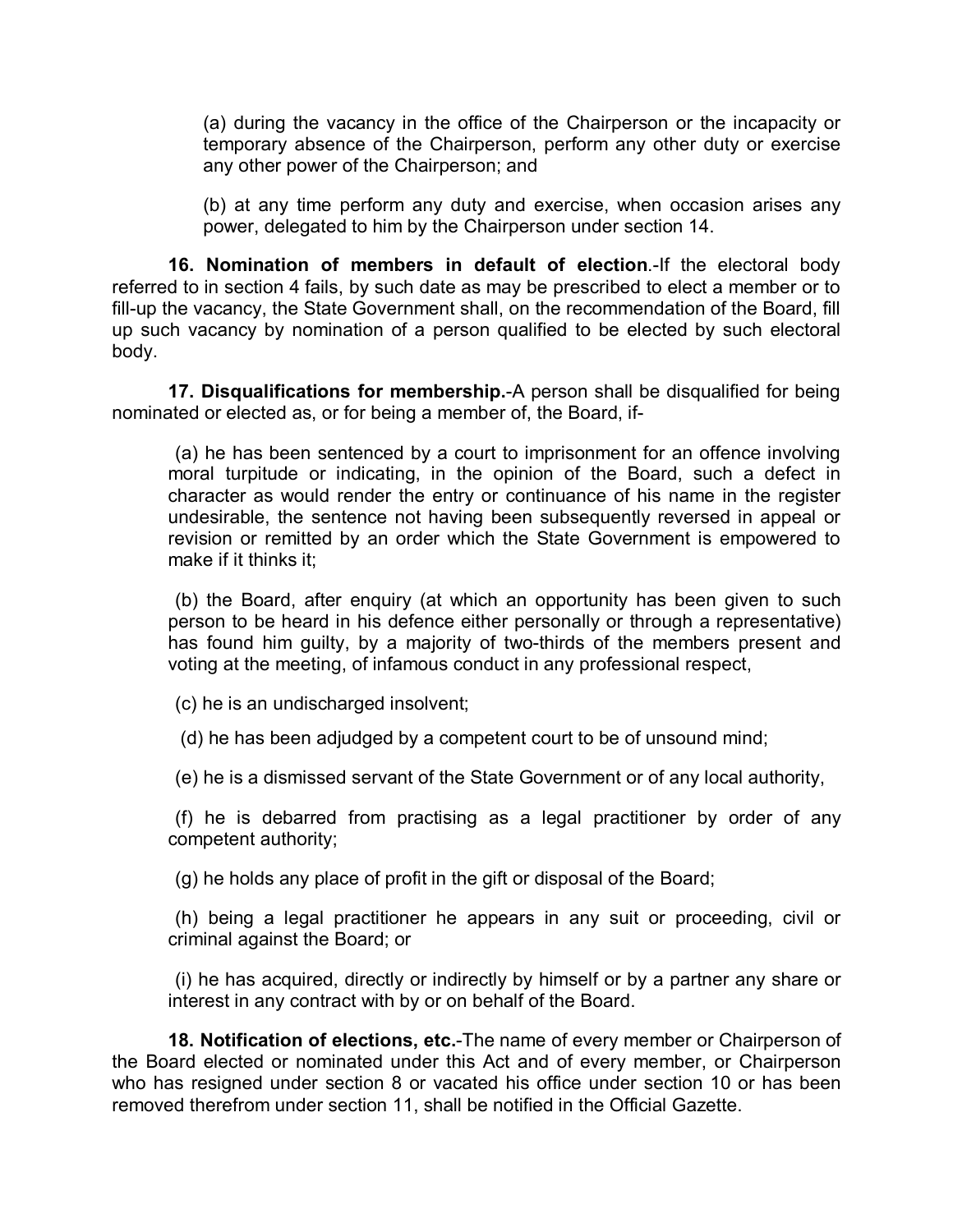**19. Payment of allowances**.-There shall be paid to the members of the Board such travelling and daily allowances as may be prescribed

**20. Meetings of the Board**.-(1) The Board shall meet at its office at Jaipur or at such other place and at such time, and every meeting shall be convened in such manner, as may be provided by regulations made by the Board.

(2) No business shall be transacted at any meeting of the Board unless four members are present.

**21. Chairperson of meeting.**-If at a meeting the Chairperson is not present the members present shall elect one from amongst themselves to be the Chairperson of the meeting and such Chairperson shall perform all the duties, and may exercise all the powers of the Chairperson of the Board while presiding at the meeting.

**22.Power of Chairperson of meeting to maintain order.**- Where at a meeting of the Board any member or other person refuses to comply with any direction of the Chairperson ruling any business or matter out of order or otherwise regulating the conduct of members or of business or where any member or person wilfully disturbs the meeting the Chairperson may require that member or person to withdraw from the meeting and in the event of his omitting to do so, may employ against him such force as is necessary, or as in good faith he believes to be necessary, for the purpose of removing and excluding him from the meeting.

**23. Decision by Board**.-(1) All questions which may come before a meeting of the Board shall, unless otherwise provided in this Act or in the rules or regulations made thereunder, be decided by a majority of the votes of the members present and voting.

(2) In case of an equality of votes the Chairperson of the meeting shall have a second or casting vote.

**24.The minute book and resolutions.**-(1) The names of the members present and the proceedings held and resolutions passed, at a meeting of the Board shall be entered in a book to be called the minute book.

(2) The minutes shall be read out at the meeting or at the next following meeting and after being passed as correct by the members or a majority of them present at the reading, shall be certified as passed by the signature of the Chairperson of the meeting at which they are passed.

(3) A copy of the proceedings of every meeting of the Board shall within fifteen days from the date of the meeting be forwarded to the State Government or any other authority appointed by the State Government in this behalf.

**25.Establishment of Advisory Committee.**-(1) Subject to the rules made by the State Government for this purpose, the Board may, by a resolution in this behalf, appoint an Advisory Committee consisting of seven persons of whom three shall be the members of the Board and four co-opted members, for any purpose provided for in this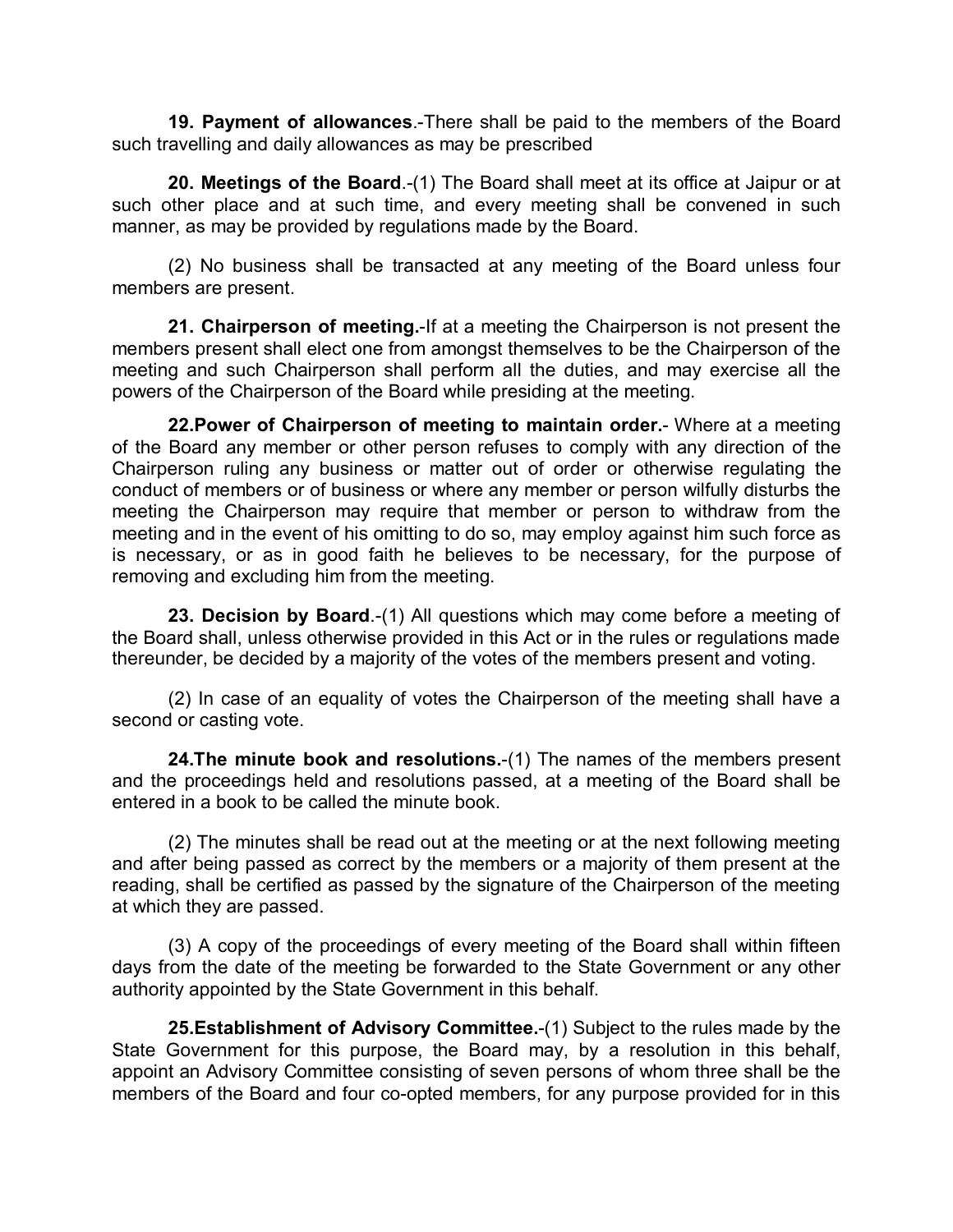Act and may appoint a Convenor who shall preside over the meetings of such Committee in the absence of the Convenor, the committee may elect any one of its members for this purpose.

(2) All questions at a meeting of the Committee shall be decided by a majority of the votes of the members present and voting. In case of an equality of votes, the person presiding shall have a casting vote.

(3) No business shall be transacted at any meeting of the Committee when less than four members are present.

(4) Proceedings of every meeting of the Committee shall be laid before the Board which may take such action thereon as it deems necessary.

(5) The members of the Advisory Committee shall be paid such travelling and other allowances as may be payable to the members of the Board under section 19.

**26. Validity of proceedings.**-(1) No vacancy in the Board or in a Committee of the Board shall vitiate any act or proceedings of the Board or such committee.

(2) No disqualification of or defect in the election or nomination of, any person acting as a member of the Board or as the Chairperson or the person presiding at a meeting shall be deemed to vitiate any act or proceeding of the Board in which such person has taken part.

## **CHAPTER III Staff and Registration**

**27. Registrar and other officers and servants of the Board.-**(1) The State Government shall appoint the Registrar of the Board.

(2) The Registrar shall be the Secretary and the executive officer of the Board.

(3) The Board may, with the prior approval of the State Government, appoint such other officers and servants as may be necessary for carrying out the purposes of this Act.

(4) All questions relating to the number, designations, pay and allowances, recruitment, promotions, leave, provident fund and other conditions of service of the officers and servants appointed under sub- section (3) shall be governed by rules made by the State Government.

(5) The Registrar and any other officer or servant appointed under this section shall be deemed to be a public servant within the meaning of section 21 of Indian Penal Code, 1860 (Central Act 45 of 1860).

**28. Maintenance of register.** - (1) The First Board shall, within one and a half year of its constitution, prepare a register of Electropaths.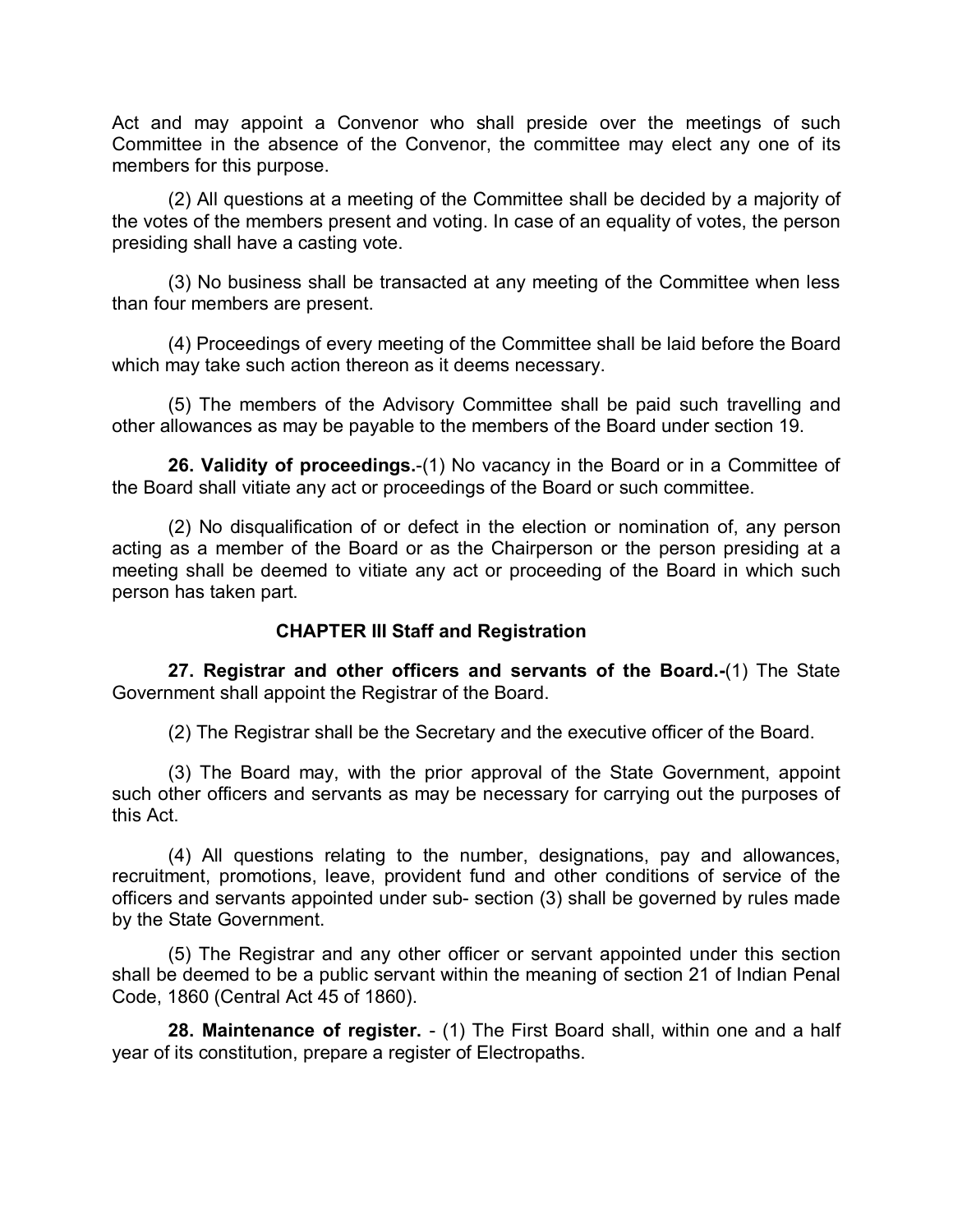(2) The register shall be kept and maintained by the Board in such manner as may be prescribed.

**29. Duties of Registrar.**-(1) Subject to the provisions of this Act and subject to any general or special orders of the State Government or the Board, it shall be the duty of the Registrar to keep and maintain the register and discharge such other functions as are required to be discharged by him under this Act or by any rules or regulations made thereunder.

(2) The Registrar shall, so far as practicable, keep and maintain the register correct and up-to-date and may from time to time enter therein any material alterations in the addresses or qualifications of the registered Electropaths. He shall also remove from the register the names of the registered Electropaths who die or who cease to be qualified as such.

**30. Persons entitled to be registered**.-(1) Every person, possessing recognized medical qualifications shall, subject to the provisions of this Act, be entitled to have his name entered in the register.

(2) An application for registration shall be made to and disposed of by the Registrar.

(3) Every application for registration under sub-section (2) shall be made in such form and manner and be accompanied with such registration fee as may be prescribed by the Board.

(4) Any person aggrieved by the decision of the Registrar regarding the registration of any person may within ninety days from the date of such decision or within such extended time as the Board may upon sufficient cause allow, appeal to the Board.

(5) Such appeal shall be heard and decided by the Board in the prescribed manner.

(6) The Board may on its own motion or on the application of any person and after calling for an explanation from the person concerned and considering the same, cancel or alter any entry in the register, if in the opinion of the Board, such entry was fraudulently or incorrectly made or obtained.

**31. Renewal of registration.**-(1) Every registered Electropath shall be entitled to practice for a period of three years from the date on which his name has been registered and if he desires to practice after the expiry of the said period, he shall, upon an application made to the Registrar along with a prescribed renewal fee for every period of three years, be entitled to the continuance of his name in the register.

(2) If the renewal fee is not paid before the due date, the registrar shall remove the name of the defaulter from the register: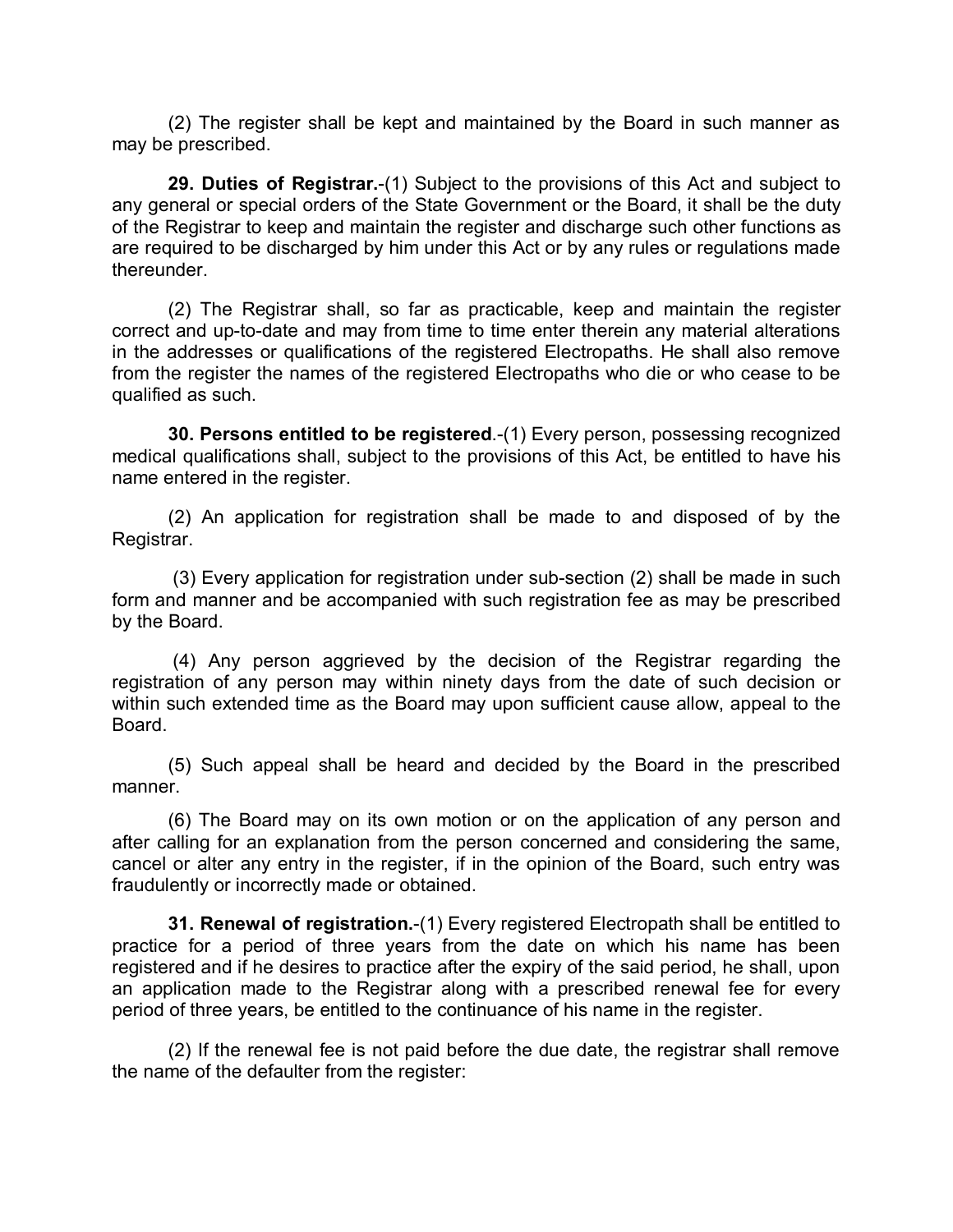Provided that the name so removed may be restored to the register on payment of the renewal fee in such manner and subject to such conditions as may be prescribed.

**32. Power of Board to recognise titles, etc. for purposes of registration**.-If the Board is satisfied that any title or qualification granted or certified by a University, medical institution, examining body or other institution in or outside India is sufficient guarantee that persons holding such title or qualification possess the knowledge and skill requisite for the efficient practice of Electropathy, it may recognize such title or qualification.

**33. Power of Board to call for information from institutions.**-The Board shall have power to call upon the governing body or authority of a University, medical institution, examining body or other institution, recognised or desirous of being recognized -

> (a) to furnish such reports, returns or other information as the Board may require to enable it to judge the efficiency of the instructions given therein in Electropathy; and

> (b) to provide facilities to enable a member of the Board deputed by it in this behalf to be present at the examination held by such University, medical institution, examining body or other institution.

**34. Information required from applicants for registration.**-Every person who applies to have his name entered in the register must satisfy the Registrar that he possesses recognized medical qualification and he must inform the Registrar of the date on which he obtained the such qualification and shall also furnish any other information required by the Registrar in order to enable him to discharge his duties under the Act.

**35. Entry of new titles and qualifications**.-If a person whose name is entered in the register obtains any title or qualification other than the title or qualification in respect of which he has been registered, he shall on payments of such fee as may be prescribed be entitled to have an entry stating such other title or qualification made against his name in the register, either in substitution for, or in addition to, any entry previously made.

**36.Powers of Board to prohibit entry in or to direct removal from the register**.- (1) The Board may prohibit the entry in, or order the removal from, the register of the name of any Electropath -

> (a) who has been sentenced by a court in India to imprisonment for an offence declared by the State Government to involve such moral turpitude as would render the entry or continuance of his name in the register undesirable; or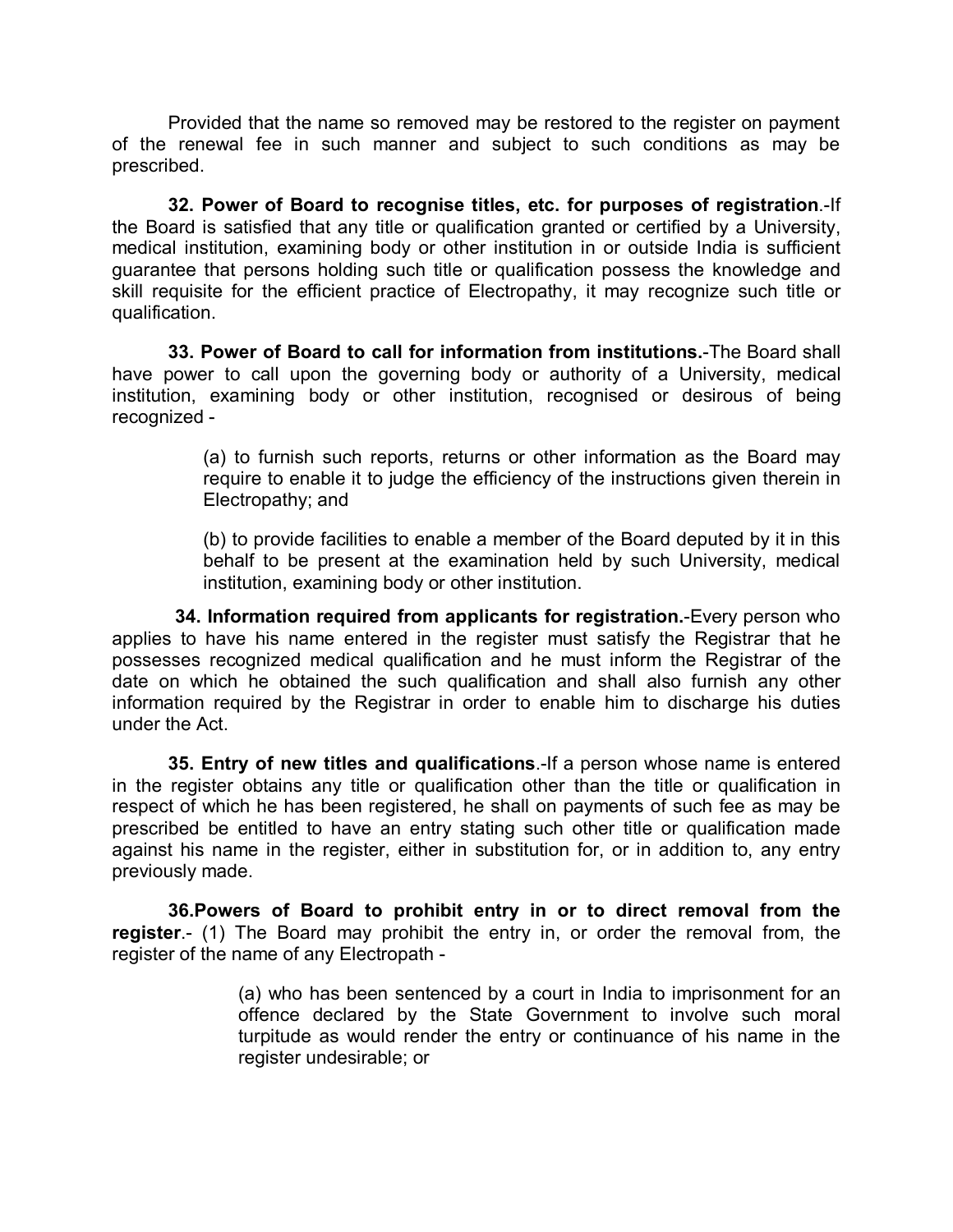(b) whom the Board or a committee of the Board specially authorised for the purpose, after enquiry at which an opportunity has been given to him to be heard in his defence and to appear either in person or by counsel and which may in the discretion of the Board, be held has found guilty of professional misconduct or other infamous conduct by a majority of at least two-thirds of the members present and voting at the meeting; or

(c) who has been found by the Board or a Committee of the Board specially constituted for this purpose, after an enquiry and after giving the person concerned an opportunity of being heard, to have obtained registration fraudulently or by submitting false or forged or incorrect document or on the basis of misrepresentation or by the use of deceitful and dishonest means.

(2) The name of any person against whom an order has been made under clauses (a) and (b) of sub-section (1) shall be entered or re-entered in the register, as the case may be, after six years from the date of such order.

**37. Notice of deaths and erasure of names from register.**-(1) Every Registrar of Death who receives notice of the death of a person whose name he knows to be entered in the register shall forthwith transmit by post to the Registrar of the Board a certificate of such death, signed by him and stating particulars of the time and place of death.

(2) On receipt of such certificate or other reliable information regarding such death, the Board shall erase the name of the deceased person to be erased from the register.

**38. Publication of names entered in the register.**-(1) The Registrar shall in every year and from time to time as occasions may require, on or before a date to be fixed in this behalf by the Board, cause to be published in the Official Gazette and in such other manner as the Board may specify, a full or supplementary list arranged in alphabetical order of the names for the time being entered in the register and setting forth -

> (a) the registered address and appointment held by or actual employment of each person whose name is entered in the register;

> (b) the registered titles and qualifications of each such person and the date on which each such title or qualification was granted or certified:

Provided that the Registrar shall from time to time get published in the Official Gazette the names of such registered Electropaths whose names have been duly removed from the register under any provision of this Act.

(2) In any proceeding it shall be presumed that every person entered in such list is a registered Electropath: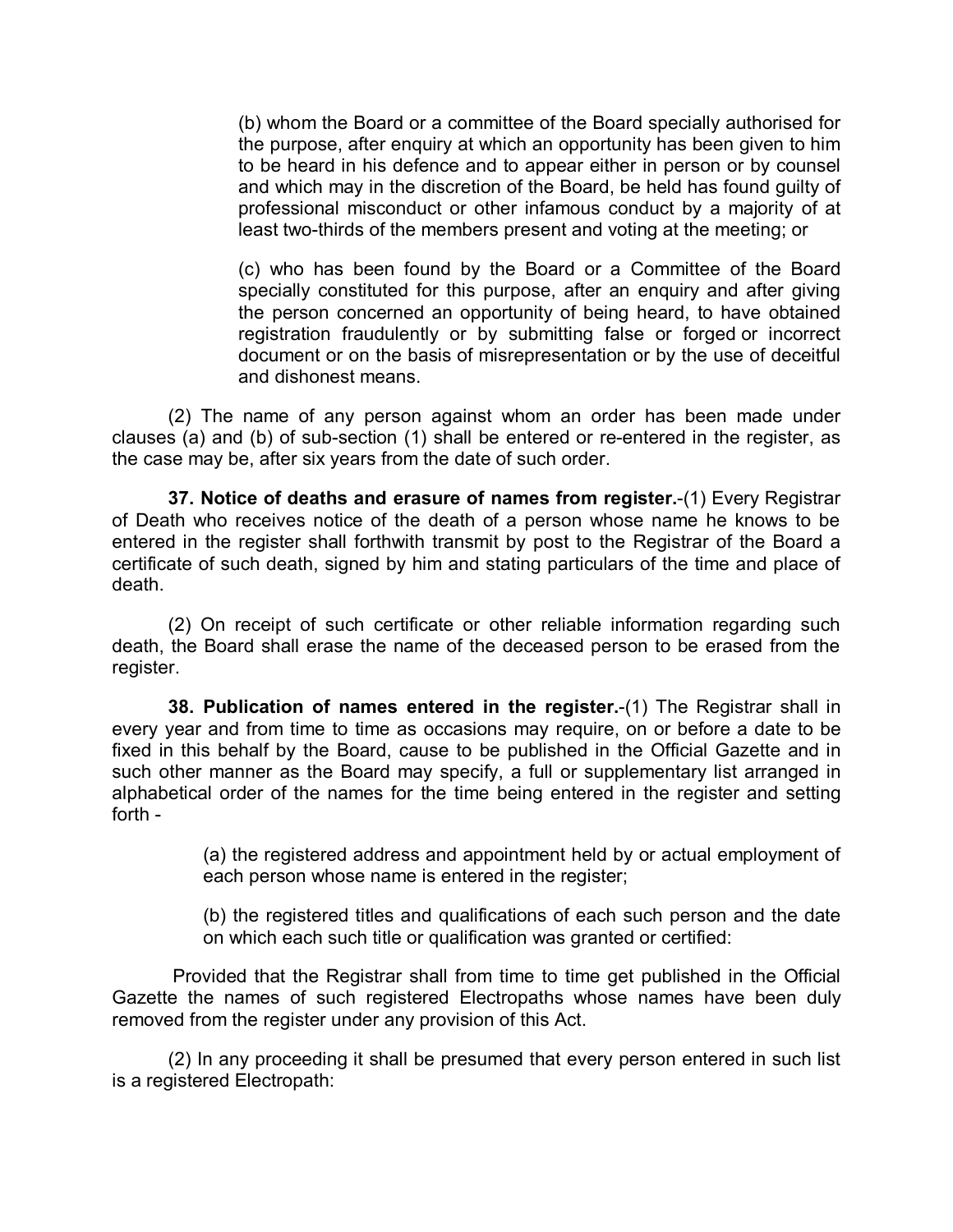Provided that in the case of a person whose name has been entered in the register after the last publication of the list, a certified copy signed by the Registrar of the entry of the name of such person in the register shall be evidence that such person is registered under this Act, and such certificate shall be issued free of charge.

### **CHAPTER IV**

### **Functions and Finances of the Board**

**39. Powers of the Board**.-The Board shall have the following powers

namely:-

(i) to recognise and affiliate Electropathic educational or instructional institutions;

(ii) to prescribe courses of study and curricula for general instruction or special or refresher courses in institutions affiliated to the Board in such branches of the Electropathy as the Board may prescribe;

(iii) to hold examinations and to grant certificates to the persons who shall have pursued a course of study in an educational institution recognized by the Board as the Board may think fit;

(iv) to institute exhibitions and award medals thereat, to grant scholarships and medals to those who obtain high position at the Board's examinations or are poor and deserving, and with the sanction of the State Government, to grant scholarships for special study in research and manufacture of Electropathic medicines in any medical institution or a reputed firm that the Board may think fit, and to endow chairs of Electropathy in institutions affiliated to the Board as the Board may prescribe;

(v) to demand and receive from students such fees as may be prescribed for admission to the Board's examinations;

(vi) to exercise general supervision over the residential and disciplinary arrangements made by the educational institutions affiliated to the Board and to make arrangements for promoting the health and general welfare of their students as the Board may prescribe;

(vii) to appoint examiners and publish the results of the examinations held by it as the Board may prescribe;

(viii) to suspend or withdraw the recognition of any institution which is not conducted in accordance with the conditions prescribed by this Act or the rules or regulations framed thereunder:

Provided that no such action shall be taken without affording the Committee or management of such an educational institution an opportunity of making such representation as it may deem fit;

(ix) to appoint, with the previous sanction of the State Government, Inspectors for the inspection of Electropathic dispensaries, hospitals and educational institutions in the State as the Board may prescribe;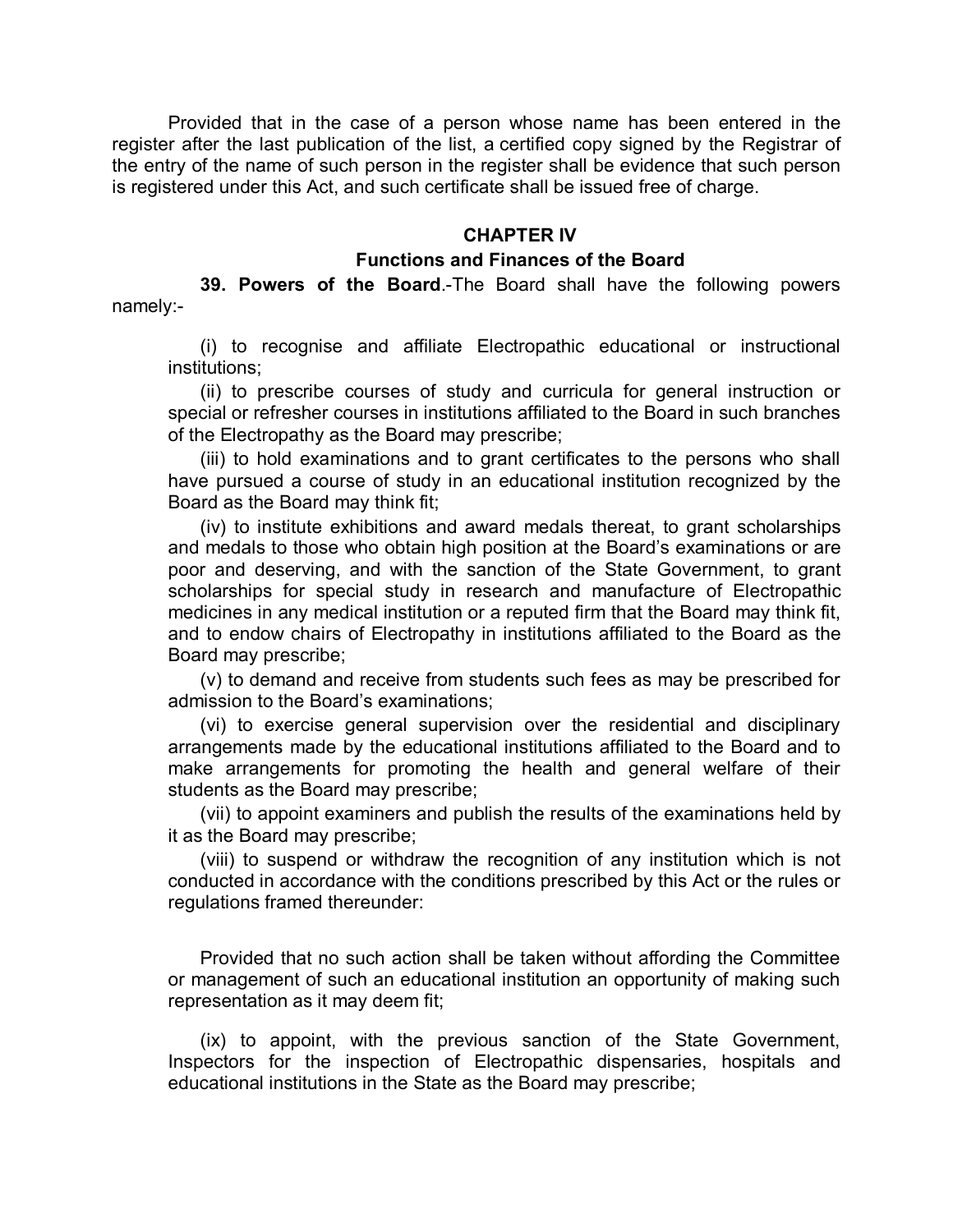(x) to promote study in the science of Electropathy and to publish Electropathic journals;

(xi) to establish or aid research institutions and to encourage scientific manufacture of Electropathic medicines in the State;

(xii) to be the Licensing, Quality and Controlling Authority of manufacturing of Electropathic Medicines and products as the Board may prescribe;

(xiii) to do such acts not inconsistent with the provisions of this Act and the rules and regulations made thereunder, as may be necessary for the furtherance of the objects of this Act;

(xiv) to appoint with prior approval of the State Government standing or ad-hoc Committees to delegate any of its powers and instructions to such Committees subject to any restriction and to make regulations for determining the procedure to be followed by such Committee.

**40. Budget**.-(1) The Board shall have prepared and laid before it at a meeting, to be held in every year before such date as may be prescribed a complete account of the actual and estimated receipts and expenditure for the year ending on the 31st day of March next following such date, together with a budget estimate of the income and expenditure of the Board for the year commencing on the first day of April next following.

(2) The Board shall at such meeting decide upon the appropriations and ways and means contained in the budget estimate and pass the budget which shall be submitted to the State Government or to such other authority as the State Government may by order direct within fifteen days from the date of the meeting in which the budget is passed.

(3) If the State Government is satisfied that adequate provision has not been made therein for giving effect to the provisions of this Act, it shall have the power to suggest such modifications as may be necessary to secure such provision and return the budget to the Board with its observations regarding the modifications to be made therein. The Board shall consider such observations and pass the budget with such modifications as it deems necessary.

(4) If in the course of a year the Board finds it necessary to modify the figures shown in the budget with regard to its receipts or to the distribution of the amounts to be expended for the purposes of this Act, a supplementary budget may be prepared, passed, submitted and modified in the manner provided in sub- sections (1), (2) and (3).

(5) As soon as may be after the first day of October every year, the revised budget for the year shall be framed and such revised budget shall, so far as may be, be subject to all the provisions of the foregoing sub-section applicable to a budget.

**41. Electropathic Fund.**-(1) There shall be established a Fund to be called Electropathic Fund, hereinafter referred to as the 'Fund'.

(2) There shall be placed to the credit of the Fund -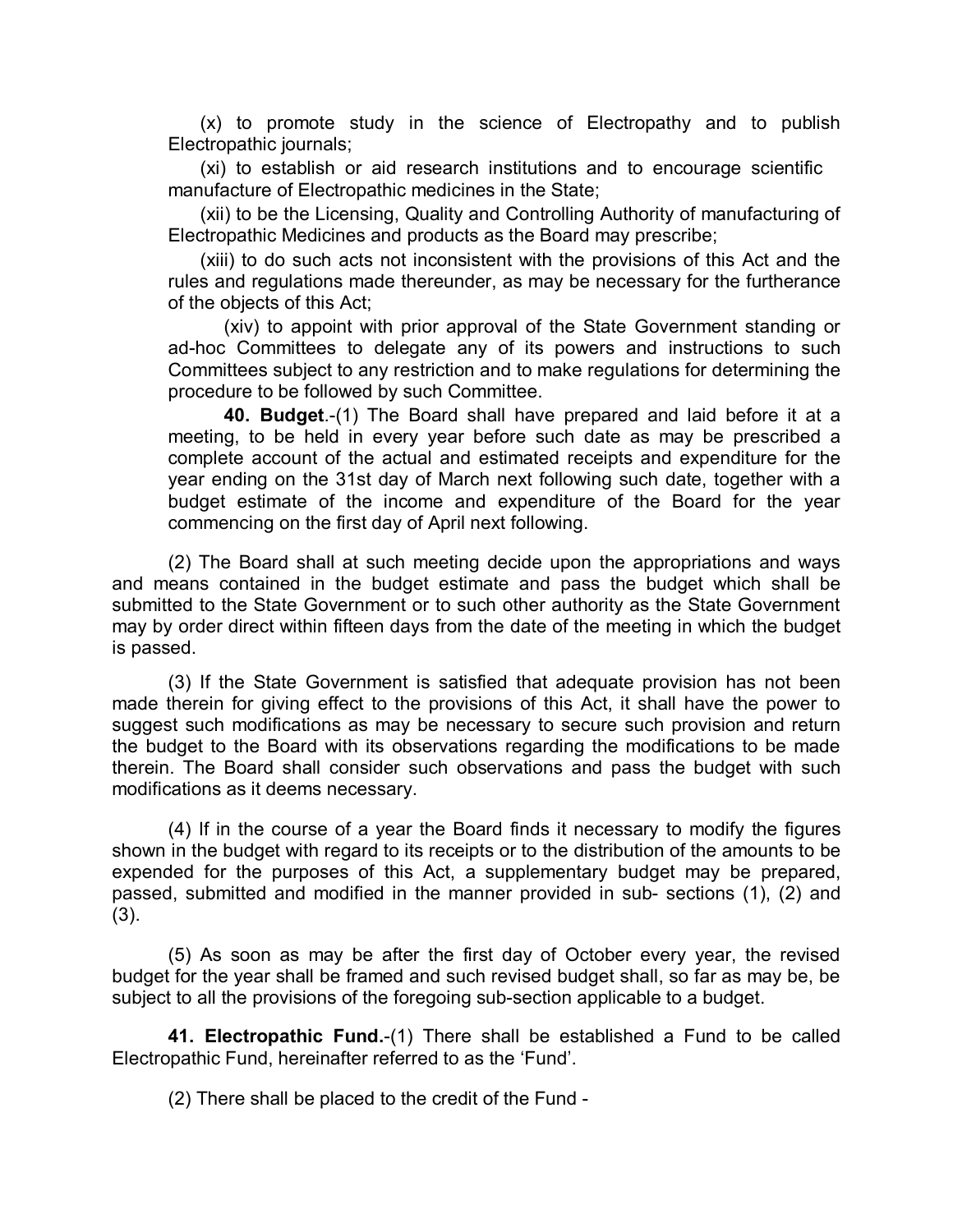(a) grants and loans received from the State Government;

(b) all fees received by the Board on account of registration of Electropaths and admission to the Board's examinations;

(c) contribution received from any local authority or any Electropathic association; and

(d) all sums received by or on behalf of the Board from sources other than those mentioned in the foregoing clauses.

(3) The Fund shall be applied for the purpose specified in this Act and for such other purposes and in such manner as may be prescribed.

(4) The expenses of the Board shall include the salaries and allowances of the Registrar and the staff appointed by the Board, the fees and allowances paid to the Chairperson and members of the Board, the expenses for the conduct of examinations and such other expenses as are necessary for carrying out the purposes of this Act.

**42. Accounts and Audit**.- (1) The Board shall keep accounts and submit such statements to the State Government as may be prescribed.

(2) Accounts of receipts and expenditure of the Board shall be maintained for every financial year in such form as may be prescribed.

(3) All accounts kept and maintained by the Board shall be audited, as soon as may be after the end of each financial year, by the Examiner of Local Fund Audit for the State and the provisions of the Rajasthan Local Fund Audit Act, 1954 (Act No. 28 of 1954) shall apply.

(4) The Board shall be bound to comply with all such directions as the State Government may think fit to issue after going through the audit report in respect of its accounts.

(5) The Board shall pay out of the Fund such sum as may be determined by the State Government by way of charges for audit.

# **CHAPTER V**

## **Privileges of Electropaths**

**43. Privileges of Electropath.-** Subject to the conditions and restrictions laid down under this Act regarding practice of Electropath by persons possessing recognised medical qualifications, every person whose name is for the time being borne on the Register shall be entitled according to his qualification to practice Electropathy in any part of the State and to recover in due course of law in respect of such practice any expenses, charges in respect of medicaments or other appliances or any fees to which he may be entitled but he shall not be entitled to use the term 'Doctor' or 'Dr." with his name.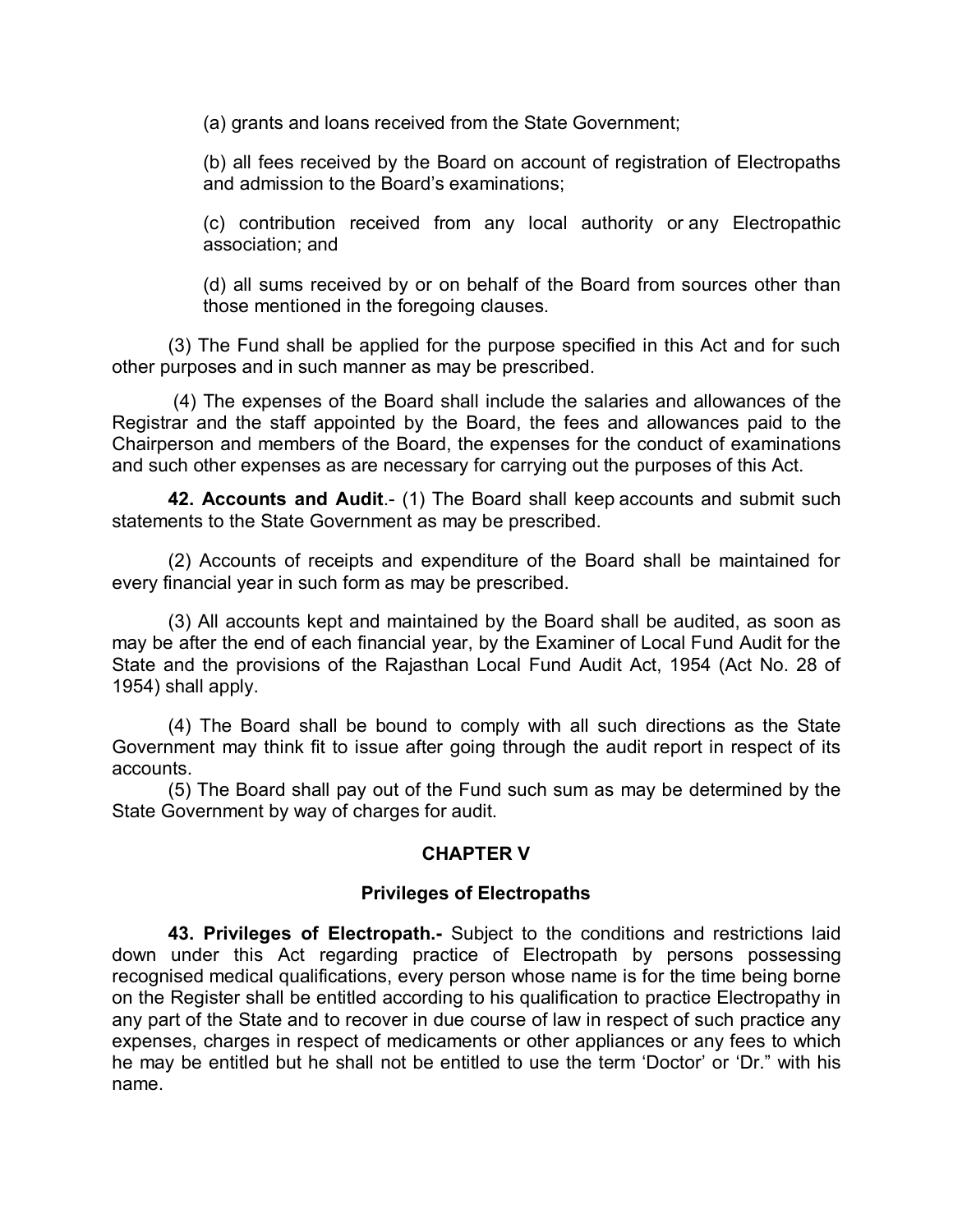## **CHAPTER VI**

### **Miscellaneous**

**44. Appeals to State Government from decisions of Board**.-(1) An appeal shall lie to the State Government from every decision of the Board under this Act.

(2) Every appeal under sub-section (1) shall be preferred within three months of the date of the communication of the decision sought to be appealed from.

**45. Control of Board by State Government**.- If at any time it shall appear to the State Government that the Board has failed to exercise or has exceeded or abused a power conferred upon it by or under this Act or has failed to perform a duty imposed upon it by or under this Act, the State Government may, if it considers such failure, excess or abuse to be of a serious character, notify the particulars thereof to the Board; and if the Board fails to remedy such failure, excess or abuse within such time as may be fixed by the State Government in this behalf, the State Government may dissolve the Board and cause all or any of the powers and duties of the Board to be exercised and performed by such Administrator or other agency and for such period as it may think fit :

Provided that a new Board shall be constituted within one and a half year of such dissolution.

**46. Penalty on unregistered person representing that he is registered**.-If a person whose name is not entered in the register falsely pretends that it is so entered or uses in connection with his name or title any word or letters representing that his name is so entered, he shall, whether any person is actually deceived by such representation or not, be punishable, on conviction, with fine which may extend to twenty thousand rupees.

**47. Conferring, granting or issuing certificate, etc. by unauthorised person or institution**.- (1) No person other than an institution recognised by the Board under this Act shall confer, grant or issue, or hold himself out as entitled to confer, grant or issue, any certificate or other title or qualification stating or implying that the holder, grantee or recipient thereof is qualified to practice the Electropathy system of medicine.

(2) Whoever contravenes the provisions of this section shall be punishable, on conviction, with fine which may extend to twenty thousand rupees.

**48. False assumption of certificate, etc**.-Whoever voluntarily and falsely assumes or uses any title, description or any addition to his name implying that he holds certificate or other title or qualification conferred, granted or issued by any institution recognised by the Board under this Act or that he is qualified to practise the Electropathy system of medicine under the provisions of this Act shall, on conviction, be punishable with fine which may extend to twenty thousand rupees.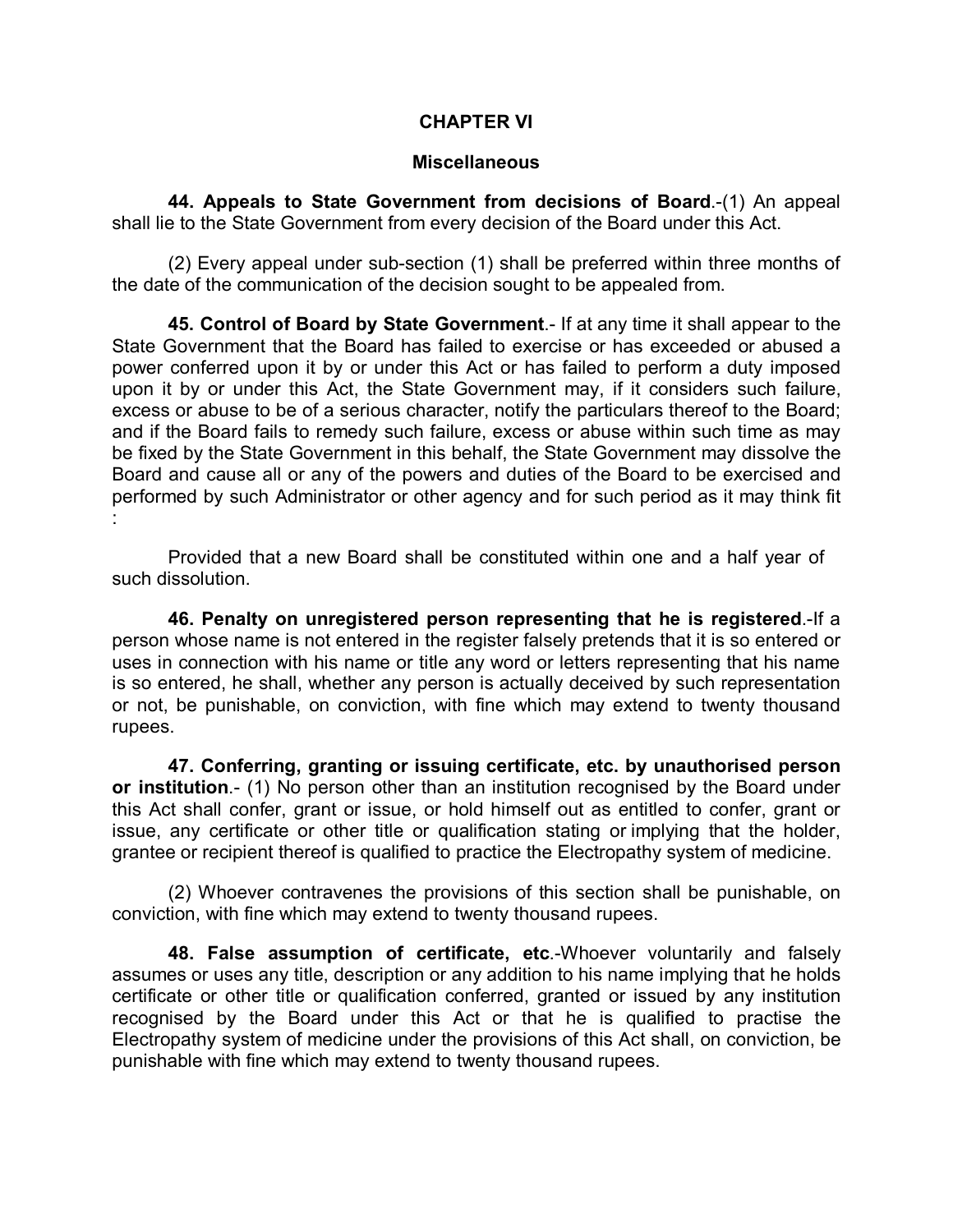**49. Penalty for practising in contravention of the Act**.- If after the commencement of this Act, any person, other than a registered Electropath, practises or holds himself out, whether directly or by implication, as practising or as being prepared to practise, the Electropathy system of medicine, he shall be punishable with fine which may extend to twenty thousand rupees.

**50.Mode of proof of Board's records**.- A copy of any proceeding, receipt, application, plan, notice, order, entry in a register or other document in the possession of the Board shall, if duly certified by the Registrar or other person authorised by the Board in this behalf, be received as prima facie evidence of the entry or document and shall be admitted as evidence thereof and of all the matters therein recorded in every case where, and to the same extent as the original entry or document would, if produced have been admissible to prove such matters.

**51. Rules**.-(1) The State Government may, by notification in the Official Gazette, make rules to carry out the purposes this Act.

(2) In particular and without prejudice to the generality of the foregoing power, the State Government may make rules for any of the following matters, namely-

> (a) the time and place at which and the manner in which election shall be held under section 4;

(b) regulation of elections under this Act;

(c) the salary and allowances and other conditions of service of the Registrar and other staff;

(d) the conduct and maintenance of correct minutes of meetings of the Board;

(e) the manner in which vacancies shall be filled under section 9;

(f) the accounts to be kept by the Board and the manner in which such accounts shall be audited and published;

(g) the date before which a meeting shall be held for the passing of the budget;

(h) the method and forms to be adopted in the preparation of the budget;

(i) the returns, statements and reports to be submitted by the Board;

(j) the forms of the register of Electropaths to be maintained under this Act;

(k) the fees chargeable under this Act;

(l) the manner in which appeals against the decisions of the Registrar shall be heard by the Board under section 30;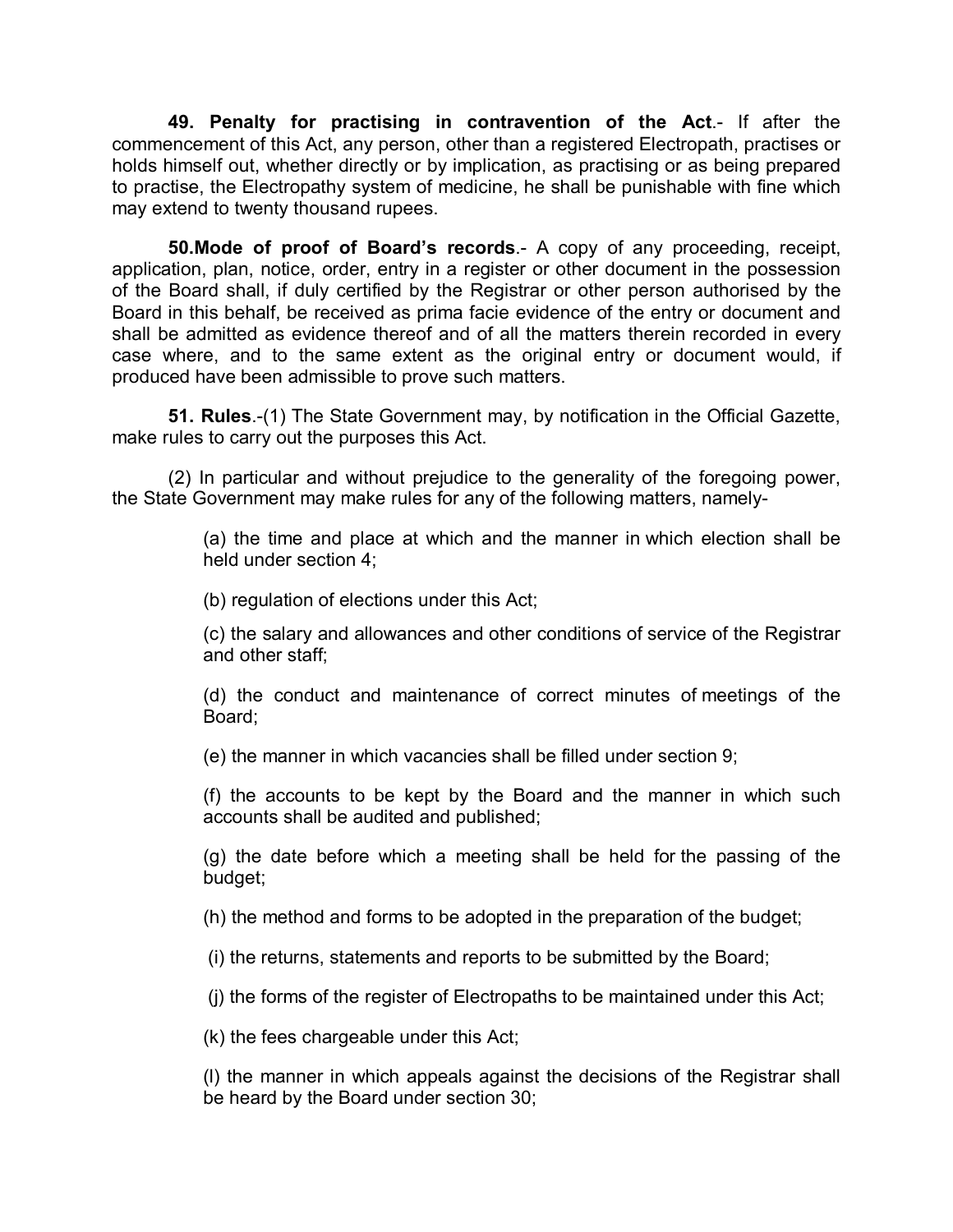(m) allowances payable to members of the Board and its Chairperson;

(n) the remuneration to be paid to the Chairperson;

(o) the furtherance of any object of the Board as a teaching or examining body.

(p) maintenance of a patient register by Electropaths in the prescribed form;

(q) delegation of powers by the State Government and by the Board;

(r) the form of application for the grant of licence or permit under clause (xii) of section 39 and the particulars to be filled therein;

(s) the conditions for the grant of licence, the renewal of licence and the fees payable therefor; and

(t) the furtherance of any other objects of the Act.

(3) All rules made under this Act shall be laid, as soon as may be after they are so made, before the House of the State Legislature, while it is in session, for a period of not less than fourteen days, which may comprise in one session or in two successive sessions and if before the expiry of the session in which they are so laid, or of the session immediately following, the House of the State Legislature makes any modification in any of such rules or resolves that any such rule should not be made, such rule shall thereafter have effect only in such modified form or be of no effect, as the case may be, so however, that any such modification or annulment shall be without prejudice to the validity of anything previously done thereunder.

**52. Regulations**.- (1) Subject to the provisions of this Act and the rules made thereunder, the Board may frame regulations for regulating the following matters, namely:-

> (a) the conditions on which institutions may be affiliated or recognised for the purpose of granting recognized medical qualification;

> (b) the admission of students to the educational or instructional institutions affiliated to the Board;

> (c) the conditions under which students shall be admitted to any certificate or other course and to the examinations of the Board and shall be eligible for certificates and other recognized medical qualification;

> (d) the conditions of residence of the students in the educational or instructional institutions affiliated to the Board and the levying of fees for such residence;